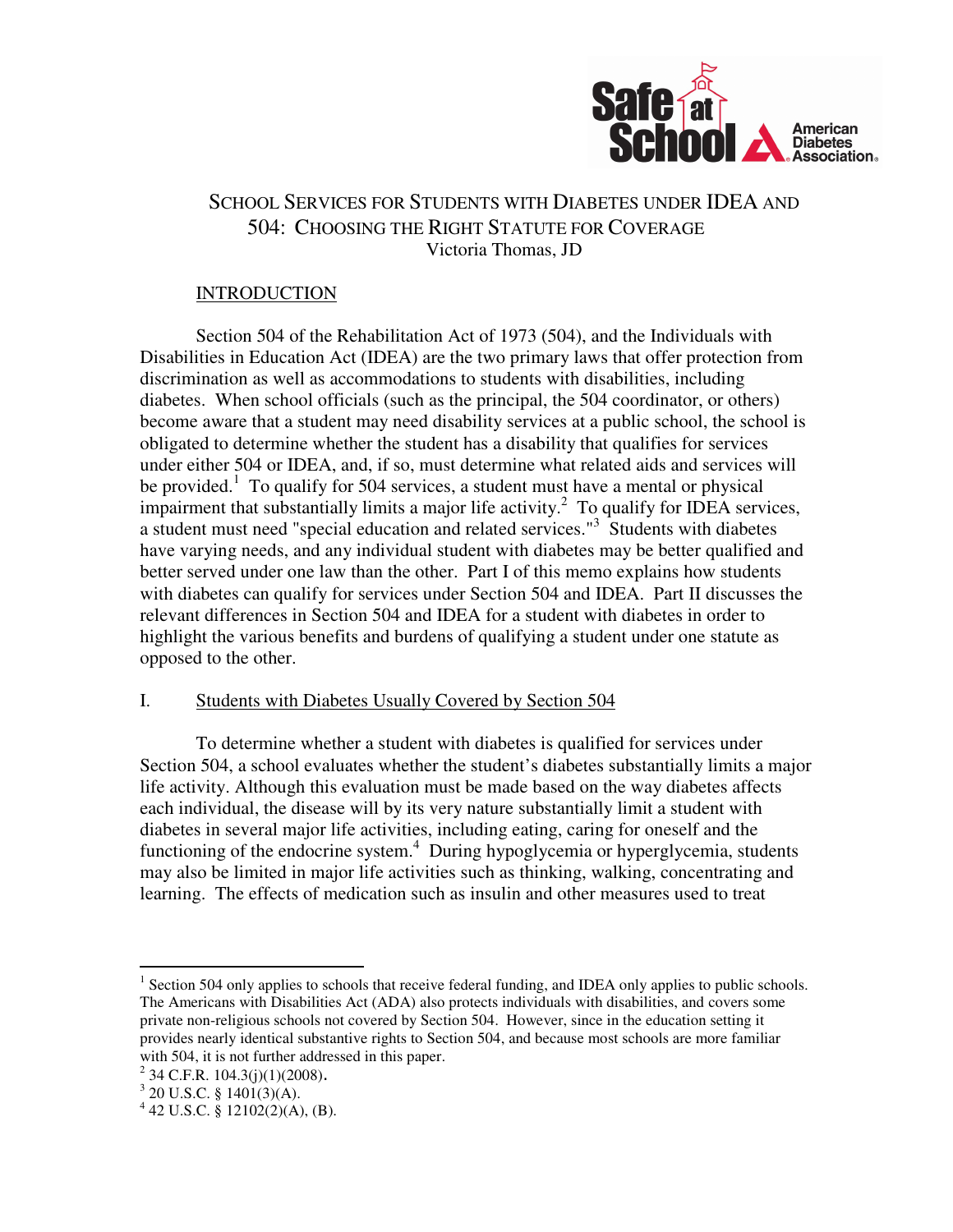diabetes (called "mitigating measures") cannot be considered in determining the impact of diabetes on major life activities.<sup>5</sup>

 Various school officials may be involved in the 504 evaluation process to determine whether a student qualifies for services, but generally the determination will be made by the student's Section 504 "team," which will often include the principal, school nurse, and a 504 coordinator or special education coordinator. Medical documentation explaining that the student has diabetes and briefly describing both the complications the student experiences (such as hypoglycemia and hyperglycemia) and outlining the services the student will need helps establish 504 coverage.

Parents should be prepared to address several misconceptions about 504 eligibility that sometimes are held by school districts. The first is that diabetes must substantially limit the major life activity of learning, or must negatively impact the student's academic performance. In fact, there is no requirement that learning be the major life activity at issue.<sup>6</sup> Also, recent changes to Section 504 (made by the Americans with Disabilities Act Amendments Act of 2008) make it easier for students with diabetes to establish eligibility. School districts may still be evaluating students under the old legal standards. For more information on these changes, see http://www.diabetes.org/advocacy-andlegalresources/discrimination/employment/americans-with-disabilities-act-amendmentsact.jsp

### II. Students with Diabetes May Be Covered by IDEA

 The IDEA eligibility determination focuses on the services the student requires, rather than the effects of diabetes on daily activities. IDEA applies to students who need "special education and related services" because of an impairment.<sup>7</sup> There are several categories of impairments covered by IDEA, including "other health impairment," which is defined as "chronic or acute health problems" that causes "limited strength, vitality or alertness" and "adversely affects a child's educational performance."<sup>8</sup> Diabetes is expressly included as an "other health impairment."<sup>9</sup> The Office of Special Education Programs has stated that IDEA can cover students with diabetes.<sup>10</sup> However, IDEA coverage also requires that the child need both special education and related services. While almost all students with diabetes will require related services, such as assistance

 $5$  42 U.S.C. § 12102 (4)(E)(i).

<sup>6</sup> *See Weixel v. Board of Education*, 283 F. 3d 138 (2d Cir. 2002) (district court erred in requiring student to show that her impairment limited her learning or school performance in order to establish disability under Section 504); *San Diego (CA) City Unified School Dist*., Complaint No. 09-04-1150, 44 IDELR 135 (OCR 2005) (district failed to initiate Section 504 evaluation process because it believed that only students limited in learning were eligible under Section 504);

 $7$  20 U.S.C. § 1401(3)(A).

 $8$  34 C.F.R. § 300.7(c)(9).

 $9^9$  34 C.F.R. § 300.8(b)(9)(i).

<sup>10</sup> *Letter to Anonymous*, 24 IDELR 853 (OSEP April 5, 1996).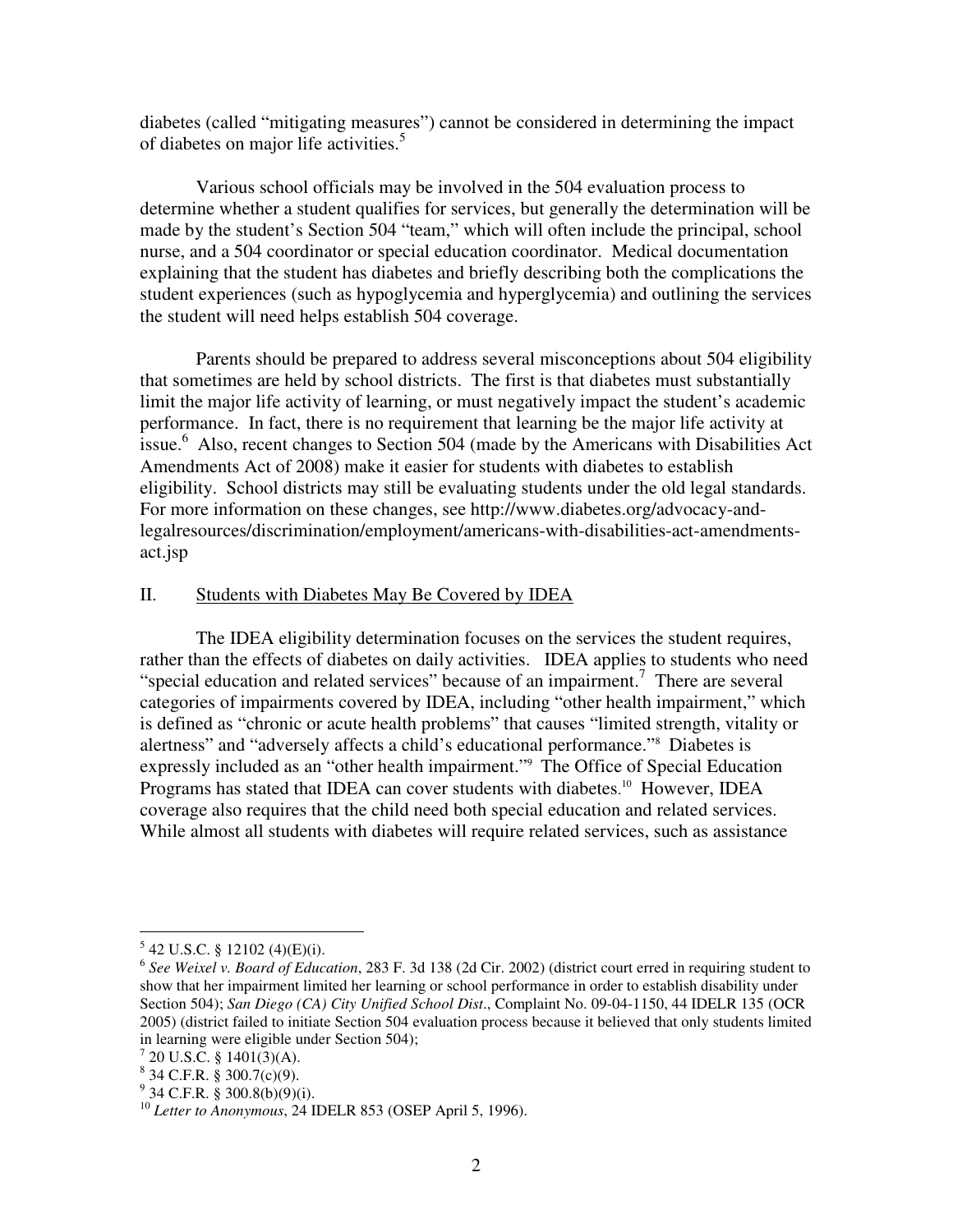with medication administration or provision of emergency care for severe hypoglycemia, it is not clear that all students also require special education.<sup>11</sup>

 Special education is defined as "specially designed instruction, at no cost to the parents, to meet the unique needs of a child with a disability."<sup>12</sup> The focus is on what changes must be made to the academic environment or the way the child is taught in order to counter the effects of the disability on academic performance. For example, tutoring, extra time on tests and assignments and changes in assignment format relate directly to academic performance and could qualify as special education, while services such as permitting self-care at school or providing school personnel to administer insulin to a student are more properly considered related services, which do not by themselves give rise to IDEA eligibility.

There are generally three categories of students with diabetes who may be IDEA eligible. First, students who have another disability in addition to diabetes which requires special education will often qualify for IDEA based on that other disability. For example, a student with both diabetes and autism may have difficulty learning and communicating, rendering her unable to self-manage her diabetes or communicate symptoms of high or low blood glucose, necessitating special education and related services. While diabetesrelated services may be included in the IEPs of such students, diabetes is generally not the main basis for IDEA eligibility for these students.

 Second, younger children and children who experience frequent hyperglycemia or hypoglycemia may also qualify under IDEA. The amount of care and individual attention required by students who cannot perform self-care may mean that the student spends a significant amount of class time in the nurse's office; students who experience severe hyperglycemia or hypoglycemia may miss days or weeks of school; and even while in class, these students' ability to concentrate and learn may be impaired by erratic blood glucose levels. Most schools will want to see evidence of the student's difficulty learning, such as poor grades. In the absence of poor grades, parents and advocates can also focus on evidence of the student's difficulty managing diabetes to establish a need for special education and related services.

 Third, a child may qualify for IDEA if he or she requires an adapted curriculum or other modifications to the academic environment due to diabetes. For example, some children with diabetes require changes in physical education instruction; modifications to the regular school day schedule (such as various breaks required by abnormal blood

<sup>&</sup>lt;sup>11</sup> *B.M. v. Bd. of Educ.*, No. 5:07-153-JMH<sub>4</sub> 2008 U.S. Dist. LEXIS 66645, at \*16-17 (E.D. Ky. 2008) ("B.M.'s allegations arise from concerns about how blood sugar monitoring would be conducted and insulin administered while she was at school**.** Plaintiff does not allege that diabetes impacts her educational performance and that she, thus, requires specialized educational services. In other words, Plaintiff's claims are not related to the way that Defendants provided an education to B.M. Rather, she complains of constitutional and statutory violations independent of the IDEA"); *A.P. ex rel. Peterson v. Anoka-Hennepin Indep. Sch. Dist. No. 11,* 538 F.Supp.2d 1125, 1147 (D. Minn. 2008) (plaintiff's claims for failure to administer insulin and test blood glucose were only loosely related to education and thus, did not seek a form of relief offered under IDEA).

 $12$  20 U.S.C. § 1401(29) (2009).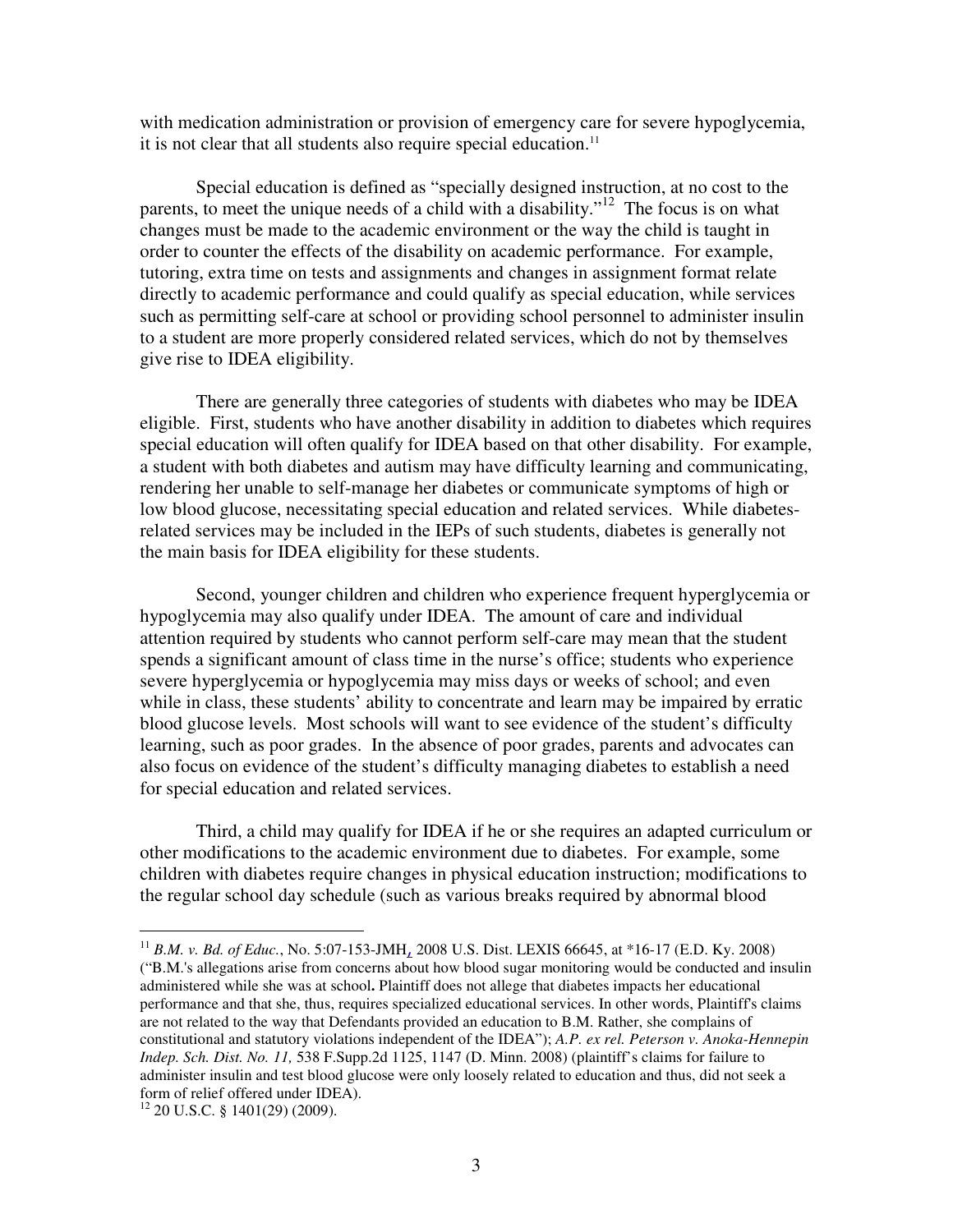glucose levels); modified or additional time for taking tests; a regular schedule for eating, drinking and toileting; changes to assignment due dates; and various other academic adaptations. While there is little case law evaluating this kind of claim for eligibility, it should be possible to demonstrate that these changes to schedules and classroom administration can qualify as special education.

 The evaluation process for IDEA is often similar to that under 504, although IDEA includes more specific requirements that districts must follow. A "team" of school administrators and others evaluate whether the student needs special education and related services. Under both IDEA and 504, the school may request that the student be interviewed by a specialist, take tests, and other forms of evaluation. The parents have the right to actively participate in the evaluation process, for example by presenting their reasoning and documentation in favor of eligibility to the rest of the "team."

 In order to convince a school district that a student is IDEA eligible, advocates should request an IDEA evaluation and support their claim that the student needs special education and related services. First, they should provide a letter from the child's treating endocrinologist outlining the types of diabetes services the student needs and documenting particular areas of concern. This letter should highlight the challenges the student faces, such as multiple disabilities or frequent hypoglycemia or hyperglycemia. The parents should also write a letter requesting an IDEA evaluation and further outlining any necessary services, such as extra make-up time for tests and assignments missed due to diabetes. In order to help the IDEA evaluation team understand diabetes and the particular needs of the student, a diabetes professional, such as a Certified Diabetes Educator (CDE), can take part in the IDEA evaluation. The CDE can explain, for example, how the individual child's diabetes impacts him or her, for example that because the child experiences frequent hypoglycemia and/or hyperglycemia, he or she has special challenges in learning. The parents, doctor, and CDE can all emphasize the need for services to prevent diabetes from disrupting the child's education. For example they can explain that the child cannot self-care, needs frequent blood glucose tests, and that therefore diabetes care assistance in the classroom will be necessary. By including in the request the need for services that are available under IDEA, parents and advocates can demonstrate that the student is IDEA eligible.

### III. Qualifying Students with Diabetes for Services at School: Choosing between 504 and IDEA

While IDEA and 504 have overlapping coverage and can entitle students to many of the same related services, they are not identical, and an advocate should consider whether a student will be better served under one law or the other. There is no "right" or "wrong" answer to this question for all students; adequate services can be provided under either law. The choice will often depend on individual district attitudes and policies. This section discusses the relevant differences between the two laws in order to help advocates determine whether a particular student should be covered by 504 or IDEA.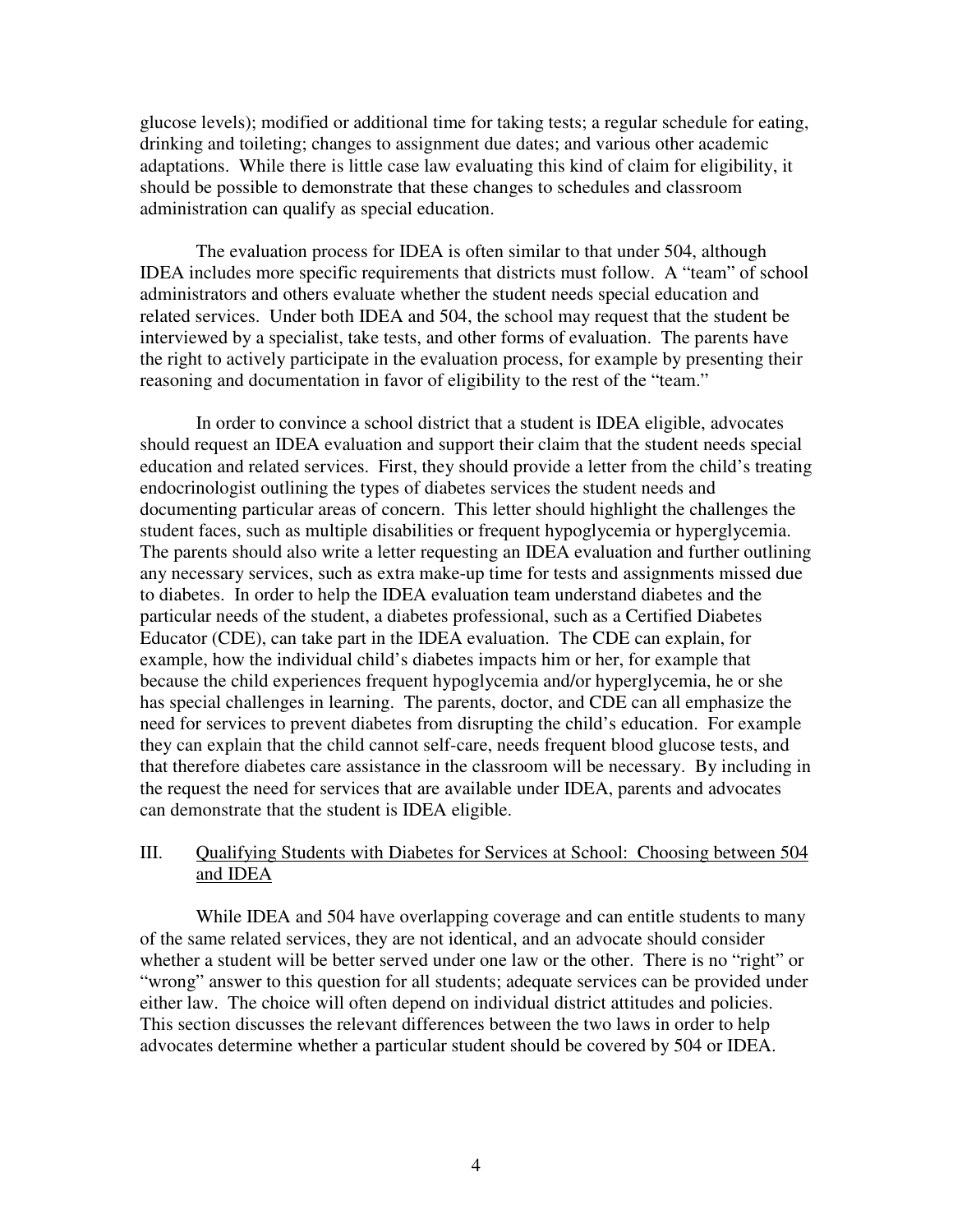# A. The Benefits and Burdens of Qualifying Students with Diabetes under Section 504

 A primary benefit of requesting services under Section 504, rather than IDEA, is that it is easier to show that a student with diabetes is eligible, particularly following recent changes to eligibility under 504. All students with diabetes should qualify for services under 504, while, as discussed above, the same is not true under IDEA.<sup>13</sup> For example, a student who self-manages is still limited in endocrine function and eating, and may need assistance in an emergency, but may not be able to show a need for special education. While many school districts readily accept that diabetes renders a student eligible under 504, a substantial number question IDEA eligibility. Although the argument can be made that diabetes requires significant changes to the student's academic environment, thus opening the door to IDEA eligibility, this argument may not be as readily accepted by school districts.

 In general, Section 504 and IDEA provide the same basic right to a free, appropriate public education (FAPE). <sup>14</sup> While at least one court has suggested that FAPE may have a different meaning under the two laws,<sup>15</sup> no court has clearly articulated those differences. Generally, students with qualifying disabilities are entitled to necessary services under either law. For example, basic academic accommodations can be provided under 504.<sup>16</sup> However, as will be discussed, because 504 is not commonly used to get students academic services, one-to-one aides, and other services, school districts may deny these more intensive services under 504.

 The more salient differences between the two laws relate to procedural rights. IDEA requires that students exhaust their administrative remedies through a due process hearing before filing suit, while Section 504 contains no such exhaustion requirement. Therefore, students who are eligible under Section 504 but not IDEA may file suit without going through any administrative process.<sup>17</sup> The IDEA exhaustion requirement, however, would apply whenever the lawsuit seeks relief available under IDEA, such as where the student has been found eligible under IDEA or has an IEP.<sup>18</sup> While 504 has no exhaustion requirement, administrative remedies may be pursued through complaints to the Office for Civil Rights (OCR) within the U.S. Department of Education, which enforces Section 504, or through district and state grievance procedures.<sup>19</sup> Because the

<sup>13</sup> *Brendan K. v. Easton Area Sch. Dist.*, No. 05-4179, 2007 U.S. Dist. LEXIS 27846 at \*36 (E.D. Pa. Apr. 16, 2007) ("Although the two laws overlap significantly, it is well recognized that Section 504 covers more students than does IDEA").

<sup>&</sup>lt;sup>14</sup> 34 CFR 300.17 (FAPE is required under IDEA); 34 CFR 104.33 (FAPE is required under Section 504). <sup>15</sup> Mark H. v. Lemahieu, 513 F. 3d 922, 933 (9<sup>th</sup> Cir. 2008).

<sup>&</sup>lt;sup>16</sup> Phillipsburg (NJ) School District, Complaint No. 02-04-1194, 43 IDELR 253 (OCR 2005) (student's 504 Plan included time extensions for assignments, class work, and testing as well as homebound instruction); *Belle Plain (MN) School District*, No. 05-02-1174, 38 IDELR 71, (OCR 2002) (school district determined that student did not have a disability under IDEA, but developed a 504 Plan that included one-on-one assistance during class from the teacher, an aide, or a peer tutor).

<sup>17</sup> *B.M. v. Bd. of Educ.*, No. 5:07-153-JMH, 2008 U.S. Dist. Lexis 66645, at \*12 (E.D. Ky. 2008).  $18$  20 U.S.C. § 1415(1).

<sup>&</sup>lt;sup>19</sup> After investigating the parent's complaint, OCR issues a Letter of Findings (LOF) that explains OCR's interpretation of the facts and law and determines whether there has been a violation of Section 504. If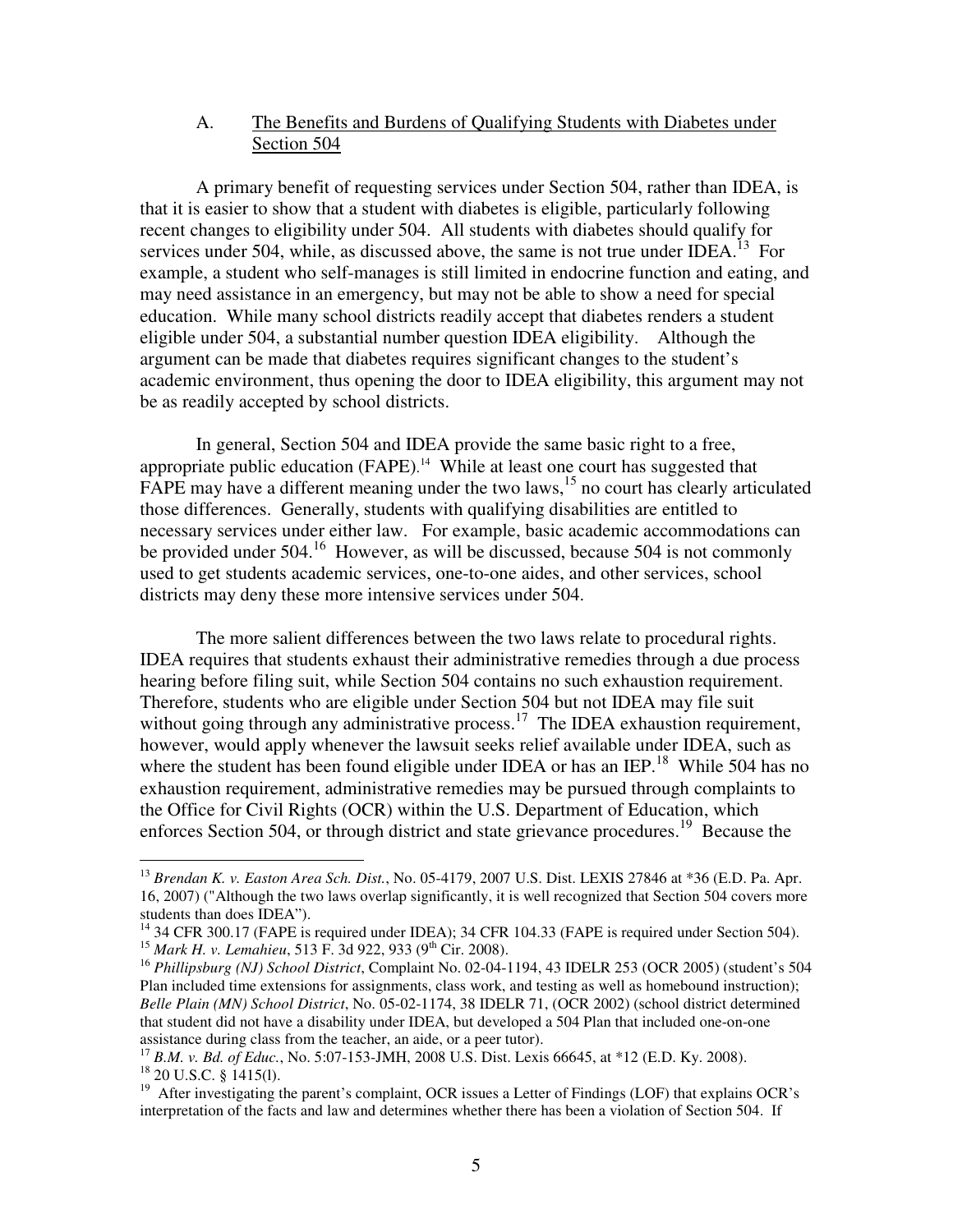OCR process is relatively informal and does not require parents to hire an attorney, parents of students with diabetes may prefer this process over going to court or a due process hearing.

 The remedies available under 504 and IDEA also differ. 504 does allow families to seek monetary damages in court, while IDEA does not.<sup>20</sup> However, OCR will not award damages, requiring individuals to go to court to access this remedy.

#### B. The Benefits and Burdens of Qualifying Students with Diabetes under IDEA

 One benefit of IDEA is that school districts may be more willing to provide the types of services a particular student needs under IDEA than 504. If a student needs services that can be viewed as burdensome, such as hiring a nurse or one-on-one aide, the district may view these services as more like services provided to IDEA-eligible students. Thus, advocates may meet less resistance to having these services provided by pursuing IDEA eligibility and analogizing the child's situation to that faced by children with more severe disabilities who receive IDEA services. Advocates should try to understand the district's attitude toward IDEA in deciding how to proceed. Similarly, when a student's diabetes clearly impacts learning, IDEA coverage is easier to establish and the types of accommodations the student may need, such as tutoring, remedial classes, and modified assignments, are commonly provided under IDEA. A school administration may be more accustomed to providing academic accommodations and intensive services such as a oneto-one aide under  $IDEA<sup>21</sup>$ 

 The IDEA statute is also much more detailed than Section 504 regarding its requirements. For example, IDEA requires a written individualized education plan (IEP) which must include:

[A] statement of the child's present levels of educational performance; ... a statement of the special education and related services and supplementary aids and services to be provided to the child, or on behalf of the child, and a statement of the program modifications or supports for school personnel that will be provided; . . . [and] the projected date for the beginning of the services and

there has been a violation, OCR will usually include in the letter a list of actions the district must take to address the violation.

<sup>&</sup>lt;sup>20</sup> 29 U.S.C. § 794a(a)(2) (2009) ("The remedies, procedures, and rights set forth in title VI of the Civil Rights Act of 1964 shall be available to any person aggrieved by any act or failure to act by any recipient of Federal assistance or Federal provider of such assistance under section 794 of this title."); *Franklin v. Gwinnett County Pub. Sch.*, 503 U.S. 60, 72-73 (U.S. 1992) (discussing the right to monetary damages under Title VI and 504).

<sup>&</sup>lt;sup>21</sup> School districts receive federal dollars based on how many students in the district qualify for IDEA. As a result, some school districts prefer to provide expensive accommodations under IDEA. Although 504 does not provide a cost defense to denying accommodations and modifications, school administrations may nevertheless be more accommodating under IDEA because of financial concerns.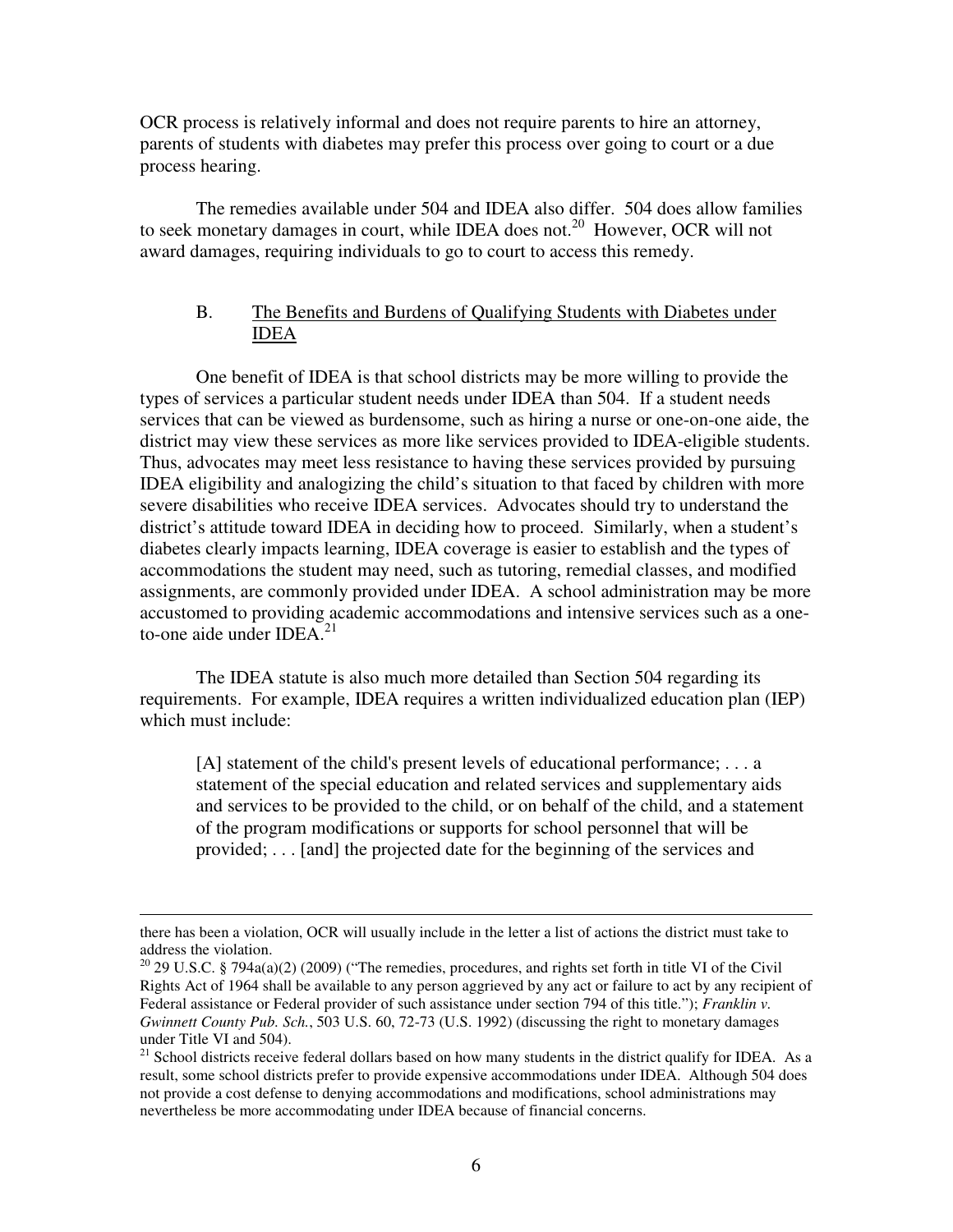modifications . . . and the anticipated frequency, location, and duration of those services and modifications.<sup>22</sup>

These guidelines require districts to provide significant detail in the IEP about the student's needs and how services will be provided. Diabetes education and awareness is best achieved through a detailed, written plan that is shared with not only the personnel who assist with diabetes care but also with teachers, substitutes, coaches, and others. Section 504 does not require a written plan, and although many school districts willingly create "Section 504 Plans," there are no guidelines in the statute or the regulations regarding what sort of information districts must include- meaning that a Section 504 Plan can be very short and basic.<sup>23</sup> Some school districts attempt to serve students who qualify under 504 with health plans, which focus largely on medication administration and are often shared only with the staff who assist with medication, leading to breakdowns in communication and services for students with diabetes. Thus, IDEA provides greater assurance than 504 that a student will have a written plan that educates appropriate personnel and clearly establishes what services will be provided. The statute also provides detailed instructions to districts regarding how to properly evaluate students under IDEA and provide services.<sup>24</sup> 504, on the other hand, provides very little clear guidance to schools regarding evaluations and written plans.

If a school fails to comply with its responsibilities under IDEA, IDEA also offers procedural safeguards that are not available under Section  $504.<sup>25</sup>$  The IDEA administrative complaint process is implemented by the state, and so will vary somewhat, but must include a due process hearing with the state department of education.<sup>26</sup> Unlike the OCR complaint process, families will generally need representation by an attorney or skilled advocate in order to navigate the IDEA administrative process. Students who qualify under IDEA also have the option of filing a complaint with OCR under 504, because all students who are covered by IDEA are also covered by 504, but filing with OCR does not meet the administrative exhaustion requirement. Thus, IDEA provides the opportunity to resolve disputes through due process, a procedure that resembles a court hearing but can be resolved more rapidly. Section 504, on the other hand, gives the right to proceed directly to court if that option is desired.

 Unlike 504, monetary damages are not available under IDEA, although families are entitled to tuition reimbursement if the school district fails to provide FAPE and the family then enrolls the student in a private school that meets the child's needs.<sup>27</sup> The

 $22$  20 U.S.C. § 1414(d)(1)(A).

<sup>&</sup>lt;sup>23</sup> In practice, most districts create a "504 Plan" for students with diabetes who qualify for services under Section 504. Several states have state laws requiring schools to create detailed plans for students with diabetes, regardless of whether they have been evaluated under IDEA or 504. *See, e.g.,* Tex. Health & Safety Code § 168.003 (2007); N.C. Gen. Stat. § 115C-12 (2008).

 $24$  20 USCS § 1414.

<sup>&</sup>lt;sup>25</sup> 20 U.S.C. § 1415, et. seq.

<sup>26</sup> 20 U.S.C. §1415(6). *See also* Gardner v. Uniondale Public School District, No. 08-CV-847, 2008 U.S. Dist. Lexis 84496 at \*17-18 (E.D.N.Y. 2008).

<sup>27</sup> 20 U.S.C. §1412(a)(10)(C)(ii); *School Comm. of Burlington* v. *Department of Ed. of Mass.*, 471 U.S. 359, 370 (1985).